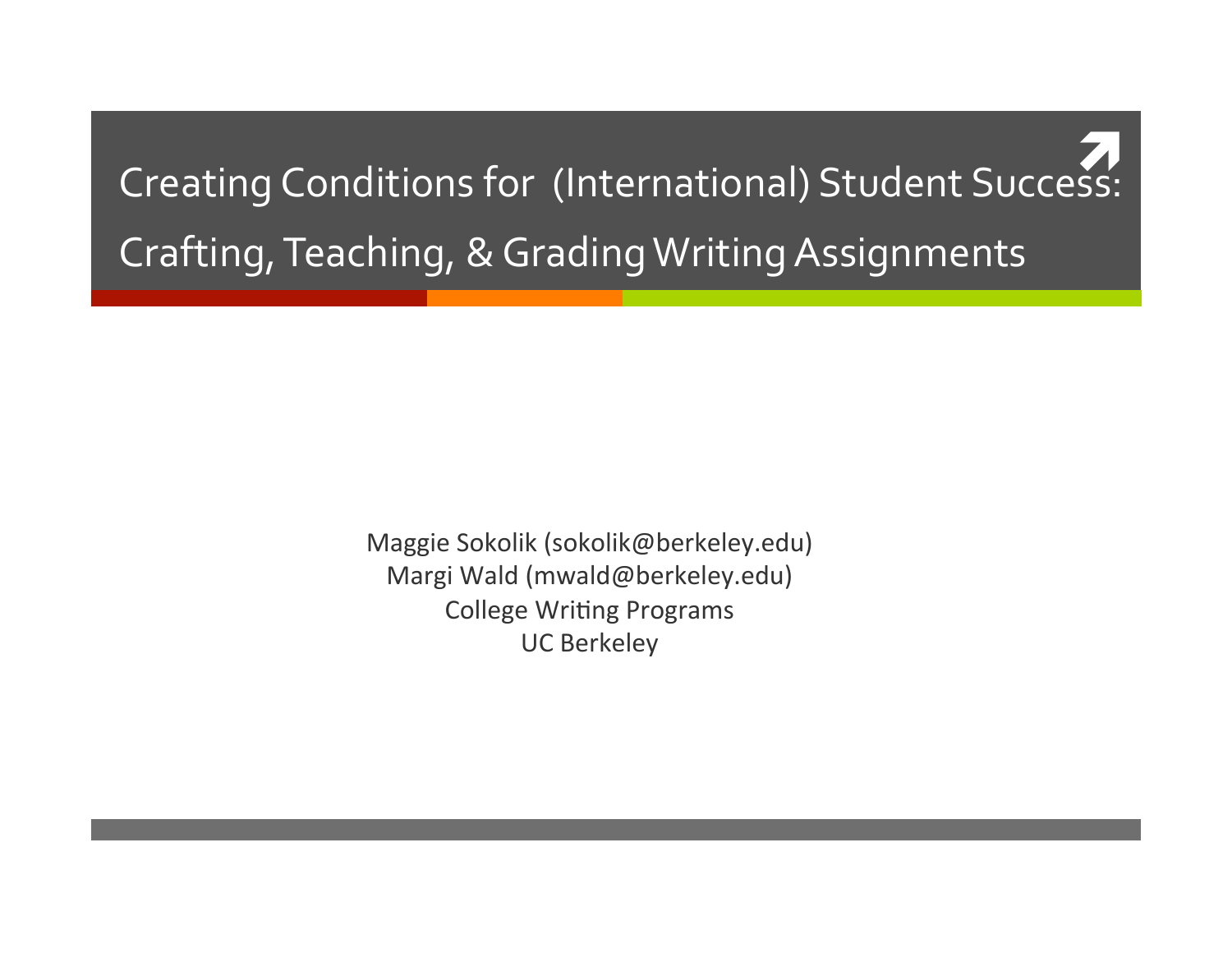# **Cultures of Learning:** "Good" Academic Writing

Valuing Written Accents: International Voices in the U.S. Academy: http://writtenaccents.gmu.edu/

- Role of writer's opinion  $\overline{\mathbf{z}}$
- **Critical thinking**  $\overline{\phantom{a}}$
- Use of others' Ideas  $\overline{\mathbf{z}}$
- **Argument structure** 7
- Style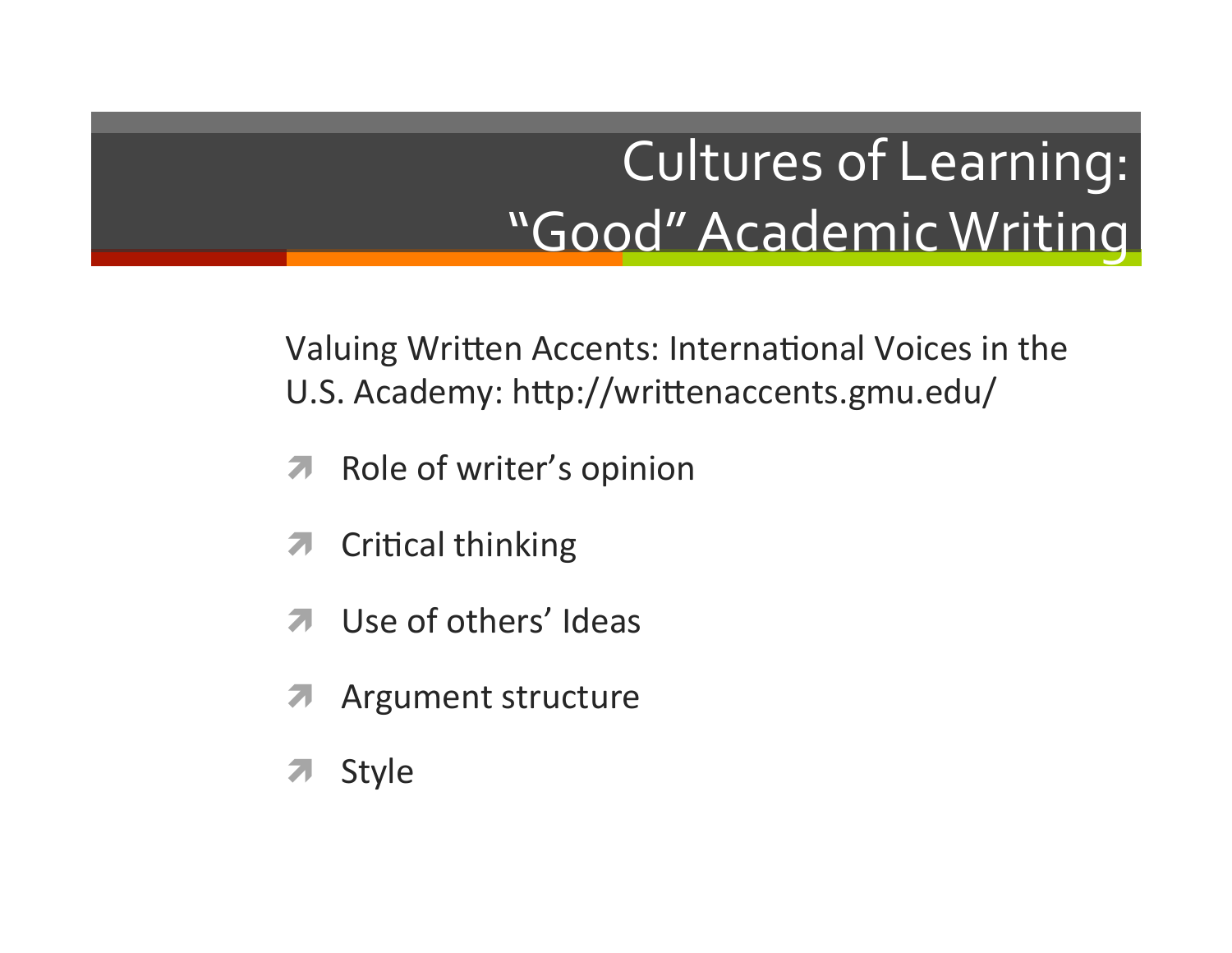# Role of the Writer's Opinion

### ì **Sandarshi**

What's good writing here can be completely nonsense in my country. It is, to a certain extent. If I take an essay that an American student wrote and show it to a professor in my home country, they would say "what is this? This is not academic writing. This is someone's personal view? I don't care what that person's personal view is. This is not what I have taught."

**7** Particularly academic writing is more objective in Sri Lanka, not so subjective. You don't bring your personal opinion; people don't care about your personal opinion; you just analyze the data in a more clinical fashion back home. You write in the third person. You would never insert "I" into an academic piece. Ever. You'd always write in the third person. It wouldn't be appropriate.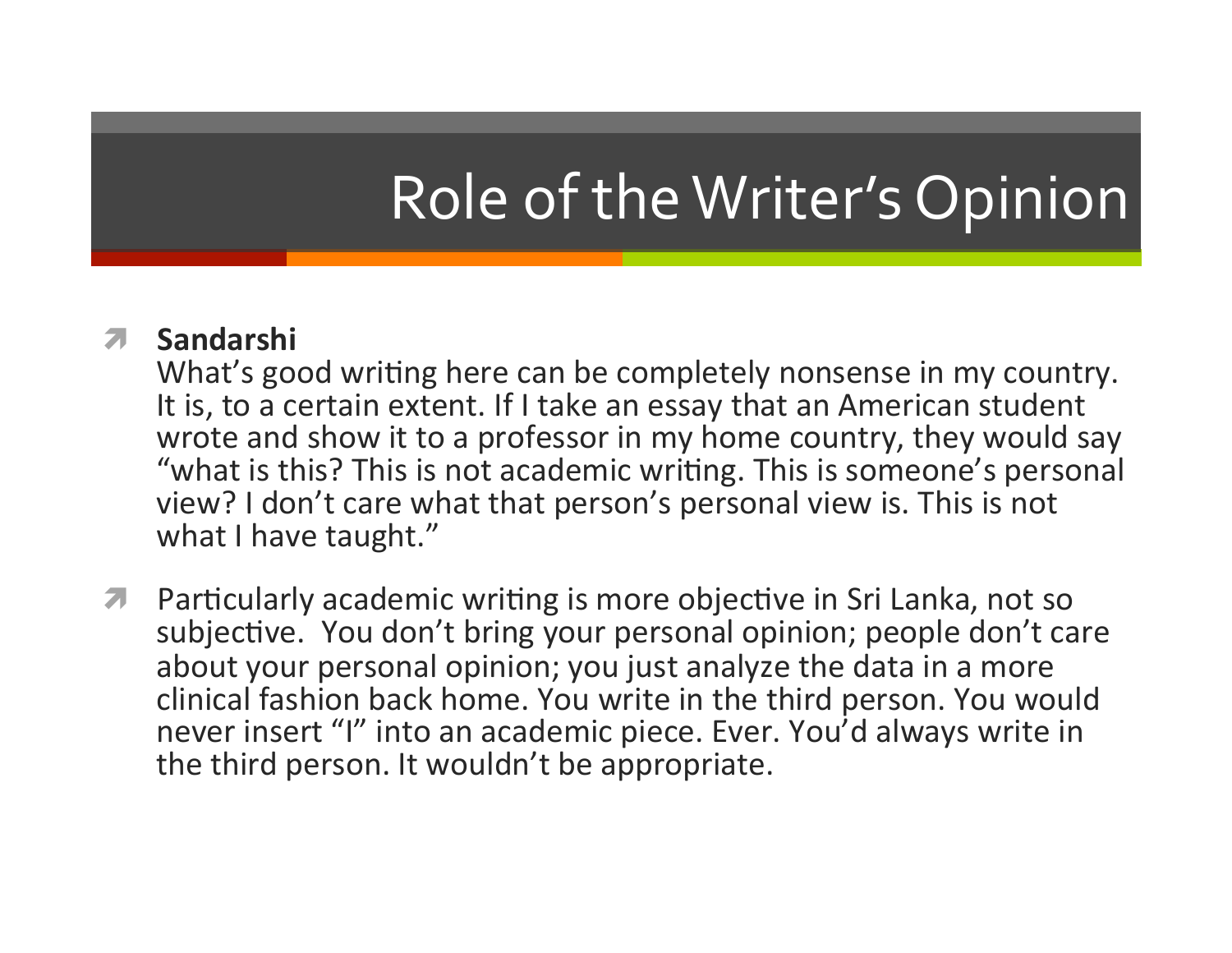# Use of Others' Ideas

#### 7 Sri:

The final papers which you had to answer were normally from the topics in the text and so when you answered, it was mostly by memorization, you know; so if you were just reproducing the texts, it was okay. I believe now there are a lot of systemic changes. It was not called plagiarism. The more effectively you could produce, the better grades you got.

#### ì **Ying:**

There is a famous Chinese saying: "All papers in the world are written by copying/plagiarizing others." However, plagiarism is never approved by any teachers. It is an unspoken process.

#### ì **Ayesha**

We didn't have a concept of plagiarism. We were supposed to memorize stuff and put it down on the paper, and obviously it wasn't our thoughts; it was someone else's and that's complete plagiarism. And sometimes we used to write word for word. I remember there was a teacher and if I missed one line, she would say "okay, you are missing this line." And now I realize they were teaching us plagiarism.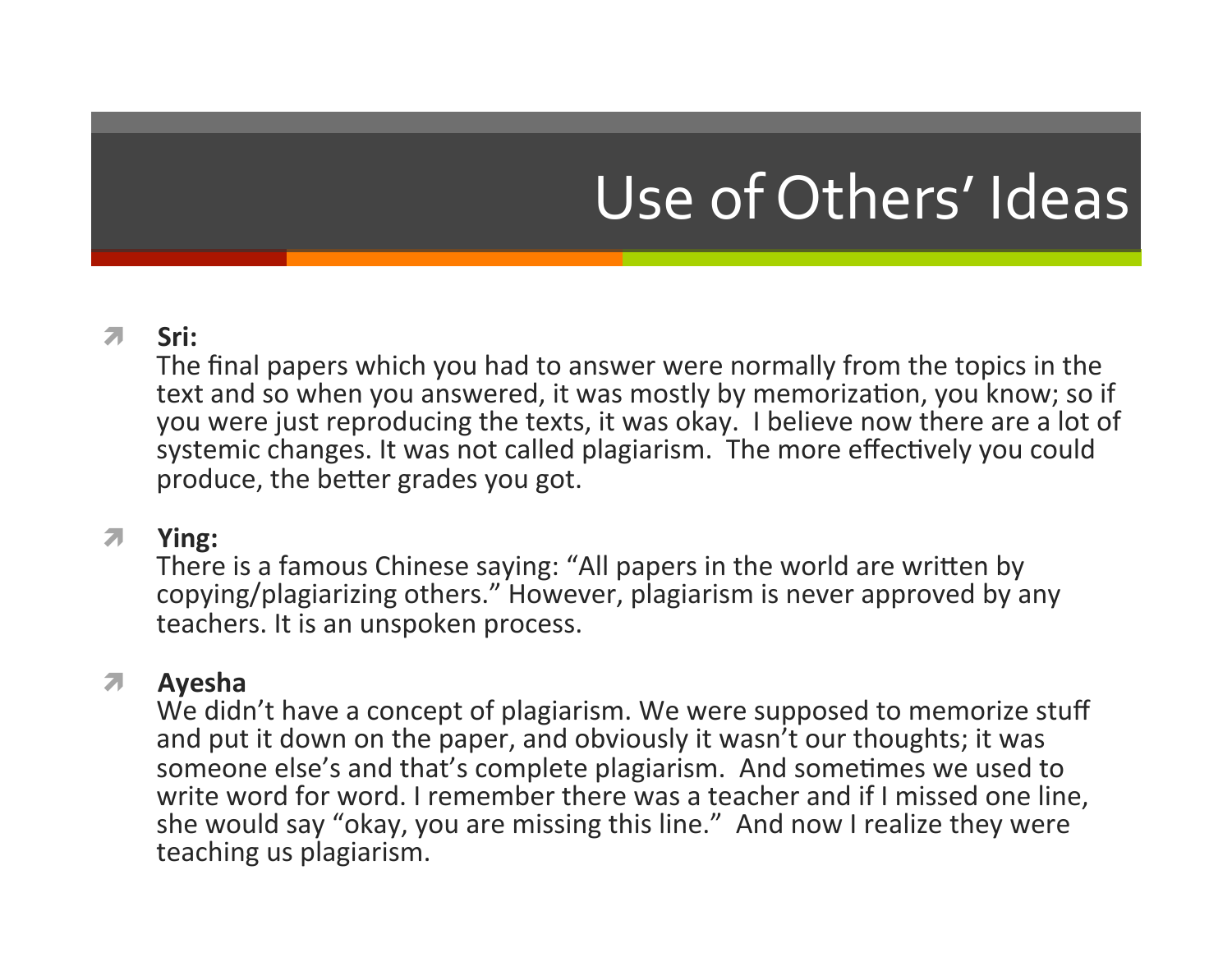# Argument Structure

#### ì **Tonka:**

At the beginning, my [native] language influenced my writing in terms of wording. I remember my first essays; I started writing them the ways that I was taught in high school to write, in a more abstract way, in the way of like going around the topic, but sometimes you would never actually get to your point. Just going around it and making your reader connect the dots and get to your point. That was emphasized a lot. This abstract writing. I guess, *reader responsible writing. Making the reader think about it, this was valued.* 

**7** When I had my first conference with my English professor here, he said "remember, you are not writing for Germans, you are writing for Americans". So he pointed out the audience and how, I guess, English audience relied on writer responsible pieces instead of reader responsible pieces. But then I started reading in English and I saw how professors started expecting me to write. So reading in English was a lot, a lot of help in getting the point: "get to your point. State your point and support it instead of leading me to your point." So it was a lot of impact. I was struggling with that, but with the reading, it all came into place now.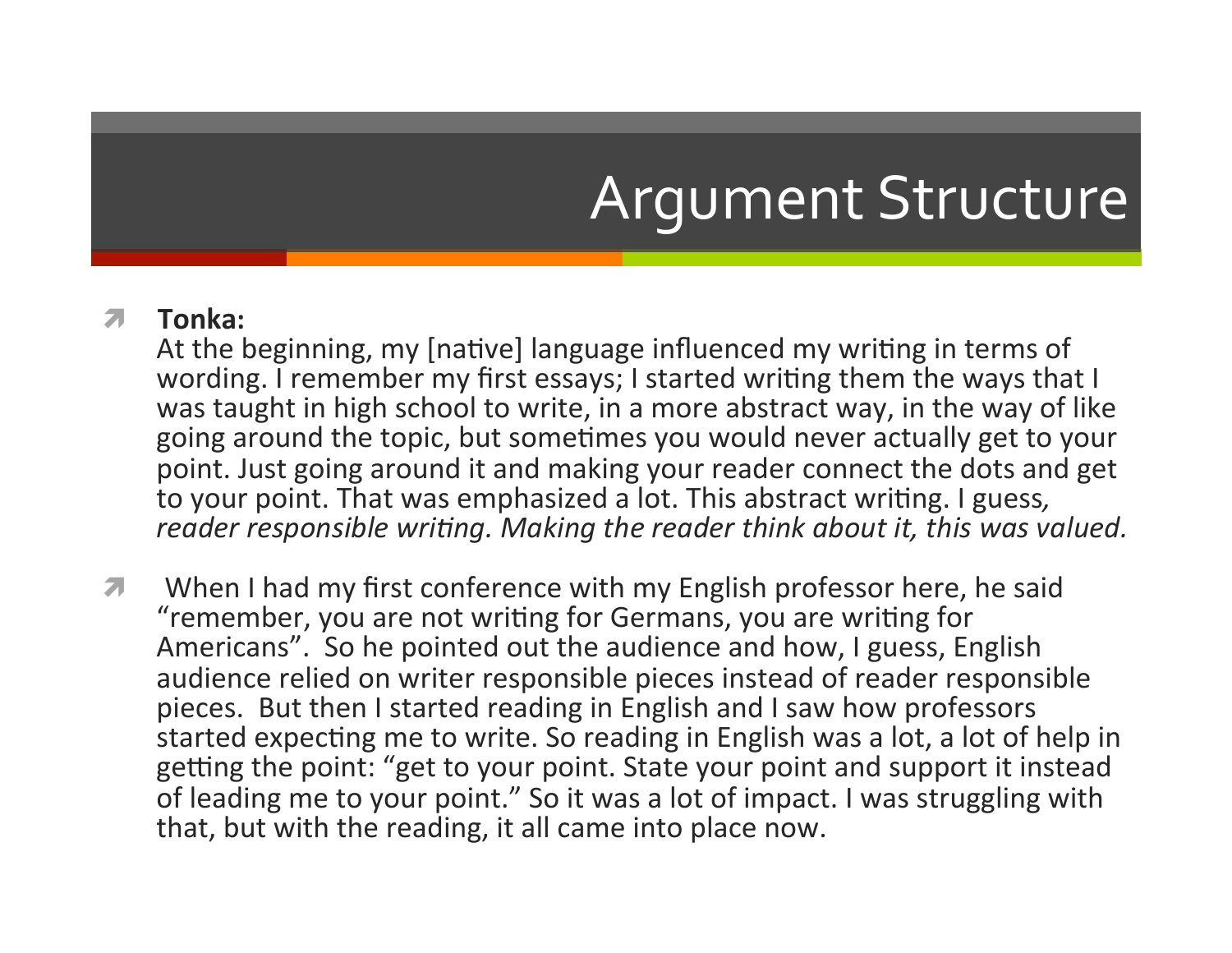# Style

**7** Malak:<br>
In Saudi Arabia, they are very different. It's using the words to draw a picture and it's not like using the wording in its simple meaning. So you use the wording differently and using not less simple words or simple structures. It's different than in English because in English it's better to have more simple structure in English. Here, I've been told it's better to have a little less complicated; don't use three or four words, like I said, having a simple structure, cleanly writing the ideas that you have...

### $\pi$  Ignacio's advice to new students:

I would tell them [students coming from Spain] to be really concise, to keep in simple. Not to use fancy words or expressions in English even though to him it may sound better; they are really needless. I would tell him to just explain the best he can the topic he is focusing on.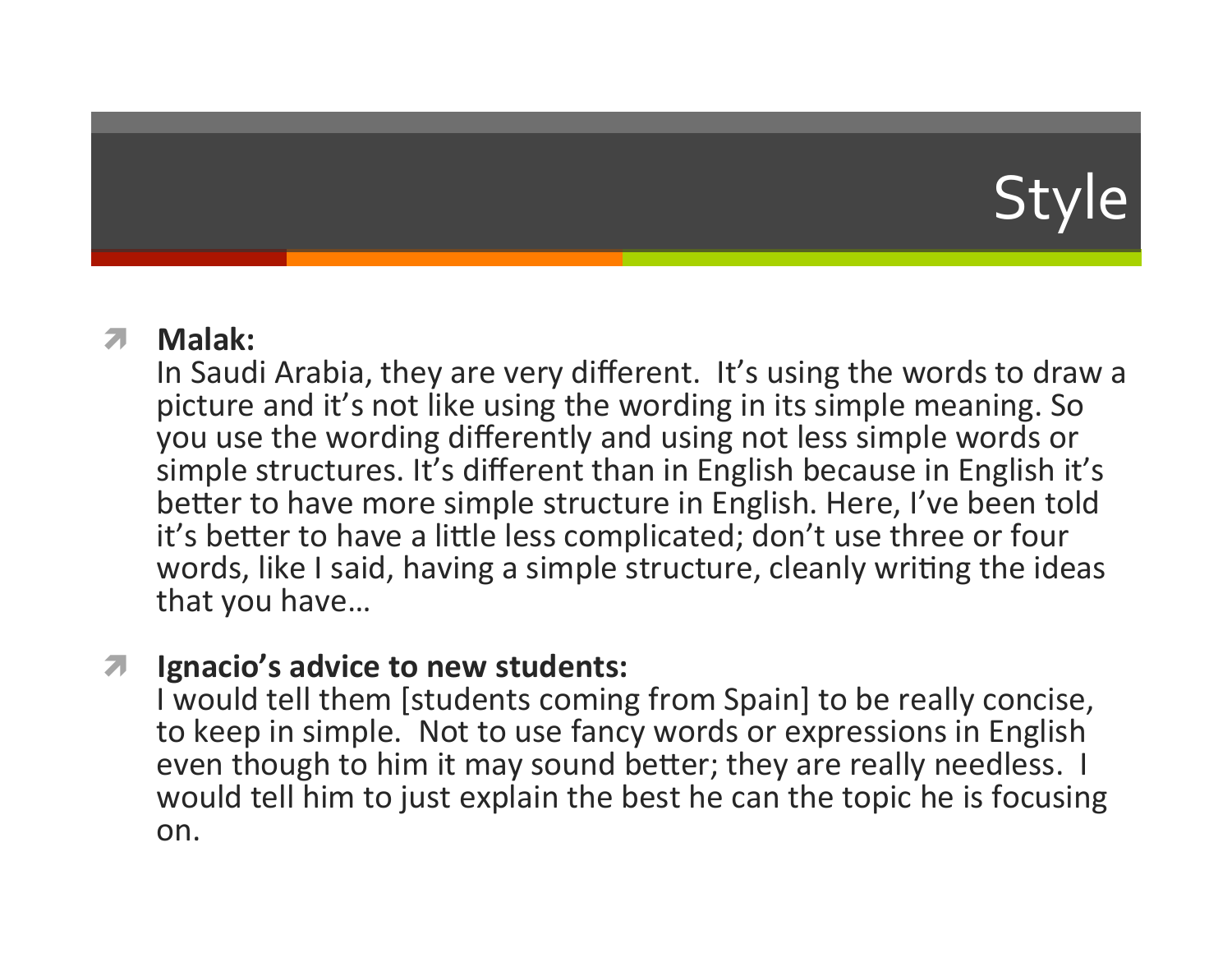# **Cultures of Learning**

- "Good" Academic Writing 7
- **Previous English Instruction**  $\overline{\mathbf{z}}$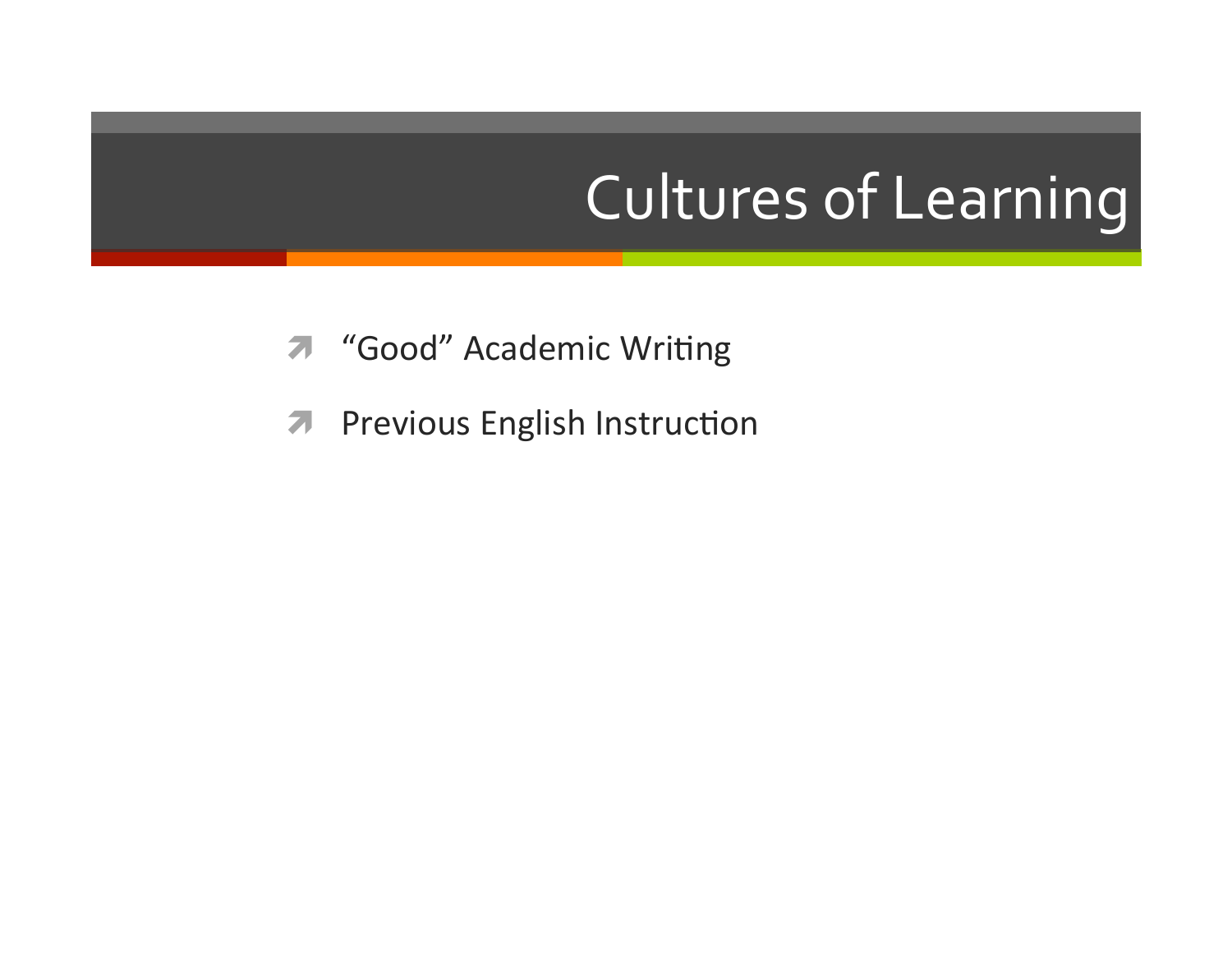# Previous English Instruction

- **Simplistic Genres and Topics**  $\overline{\boldsymbol{\eta}}$
- **Focus on Grammar** 71
- Lack of Instruction in Writing (Process)  $\overline{\phantom{a}}$
- At UCB: R & C courses **21**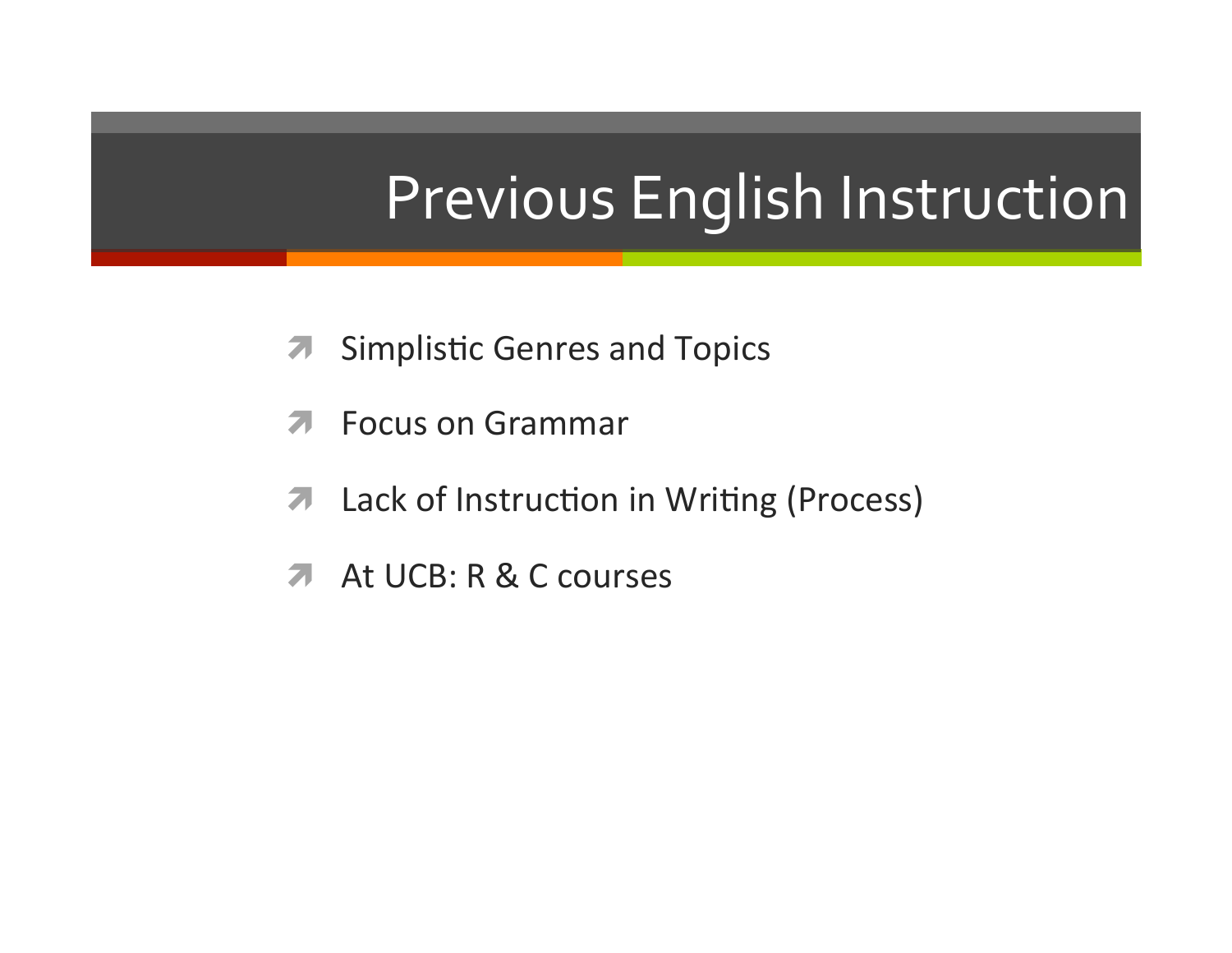# "Simplistic" Genres and Topics

### $\pi$  Jay (a Cal junior):

At first, when I was about to write an essay that directs the reader to the points I want to make smoothly, I was confused a lot. It was different from the writings that I used to write (high school level essay that emphasized structure, logic). The typical SAT style 1-3-1 format was something that I was gotten used to.

### ì **Ayesha**

And they were like small topics: your best friend, your best book, your favorite music, really small topics. And they are still using the same topic. They never change themselves.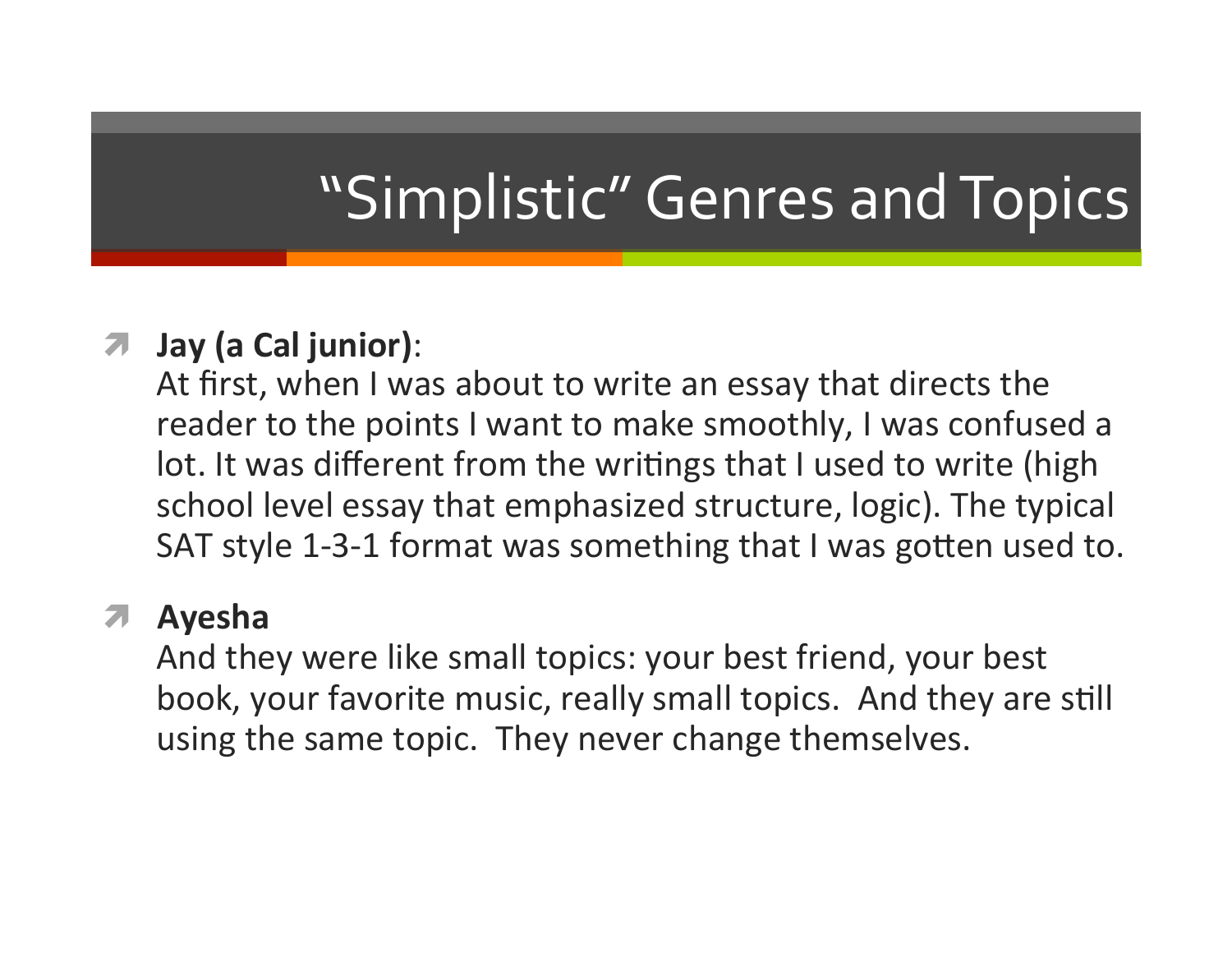### Focus on Grammar

### ì **Jay**:

Regarding the writing education in my high school compared to other high schools in Korea, there does not exist rigorous curriculum of English writing in other 'regular' Korean high schools. My high school, which was one of the top private high schools in Korea, especially emphasized English education. Their [other school's] English education focus on teaching grammar, vocabulary and sentence structures but not on writing SAT-level essays.

### ì **Tonka:**

...the whole process of writing is given much more importance here than in Bulgaria where teaching writing ends with sentence structure and punctuation and not a lot of emphasis on structure.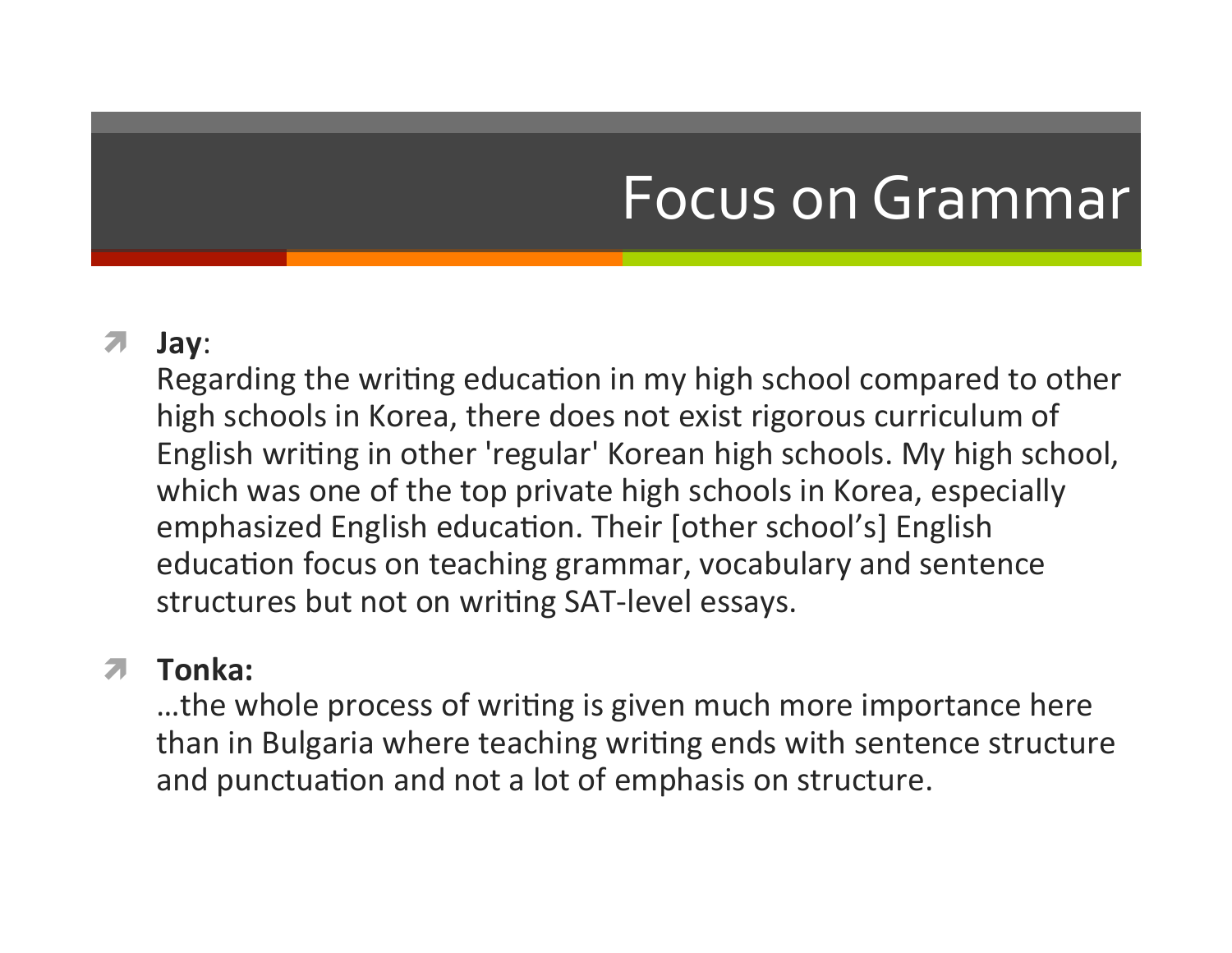## Lack of Instruction in "Process"

#### $\pi$  *Valuing Written Accents Summary:*

In most of the countries in which our informants were educated, whether high school or college, they did not take courses in writing nor were they given instruction in how to write the papers which were required in many of their courses. It is taken for granted that they already know how to write based on instruction they received early in their schooling on shaping the letters of the alphabet and learning the principals of grammar. The assumption is that if they have the information in their heads, they should be able to put it on paper clearly in a style reflective of the linguistic and cultural preferences of their native countries and/or locales. Writing processes, in other words, are almost completely transparent, and decisions about structure and organization are left up to the students. Until they came to the U.S., most of our informants did not have a language for talking about writing as discovery, about thesis and topic sentences, and, except very generally, about the genres of academic writing.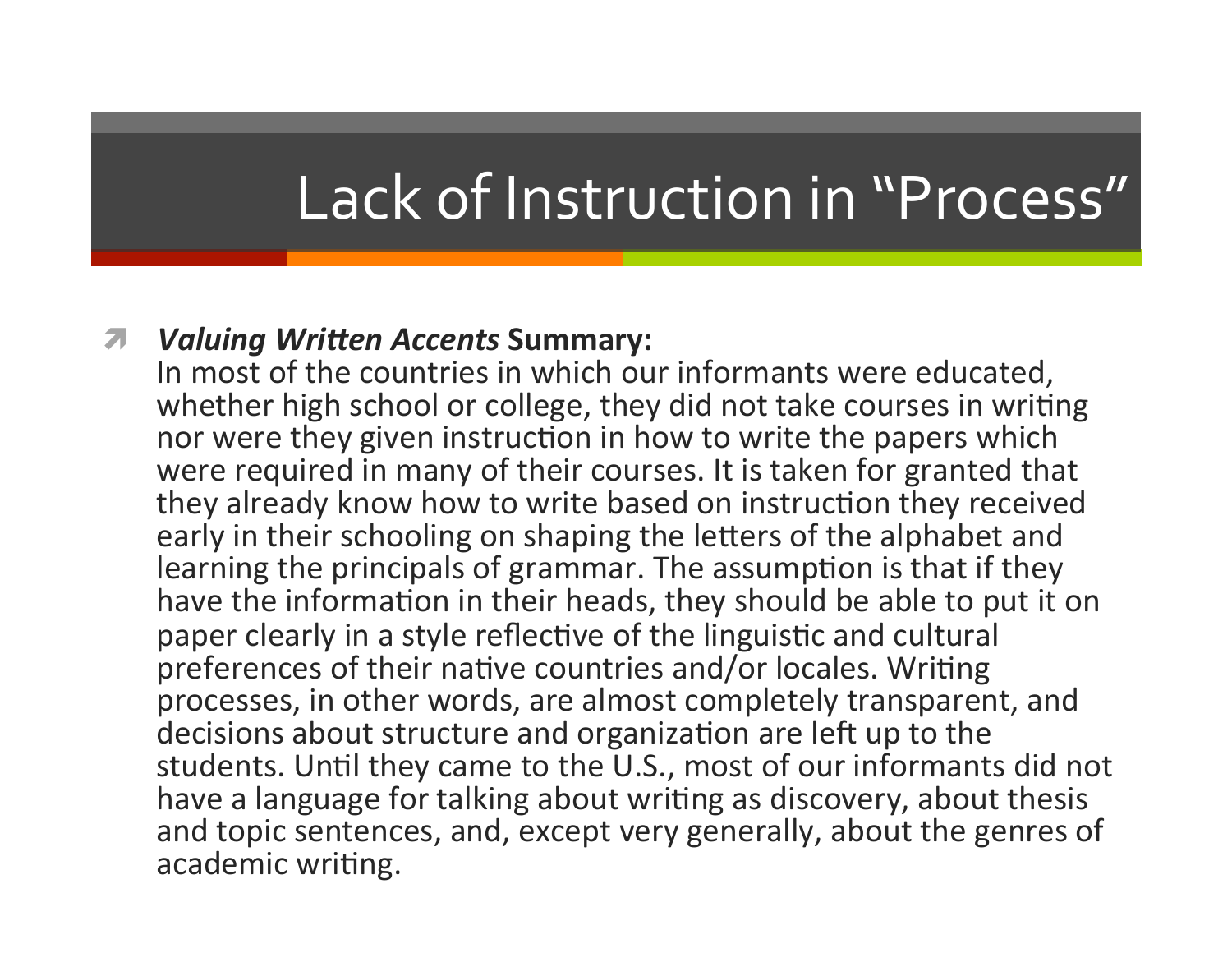### R & C Courses

- Students' initial exposure to U.S. academic writing  $\boldsymbol{\pi}$ expectations received in R&C courses.
- **Audience Expectations**  $\overline{\mathbf{z}}$ 
	- Analysis  $\overline{\boldsymbol{\pi}}$
	- Structure Я.
	- Style  $\overline{\phantom{a}}$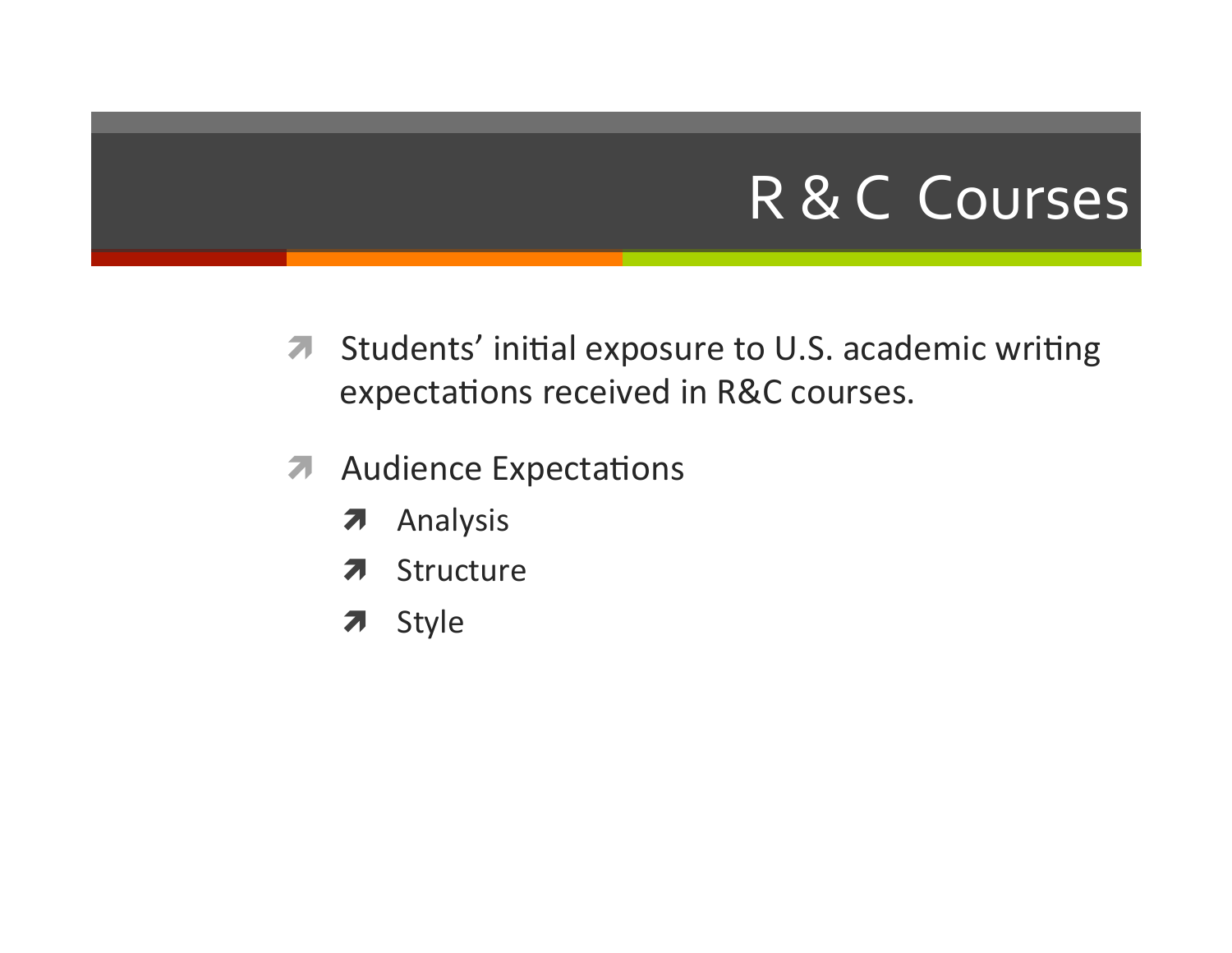### California Higher Education: Language Competencies

 Academic Literacy: A Statement of Competencies Expected of Students Entering California's Public Colleges and Universities (2002)

Intersegmental Committee of the Academic Senates of the California Community Colleges, the California State University, and the University of California.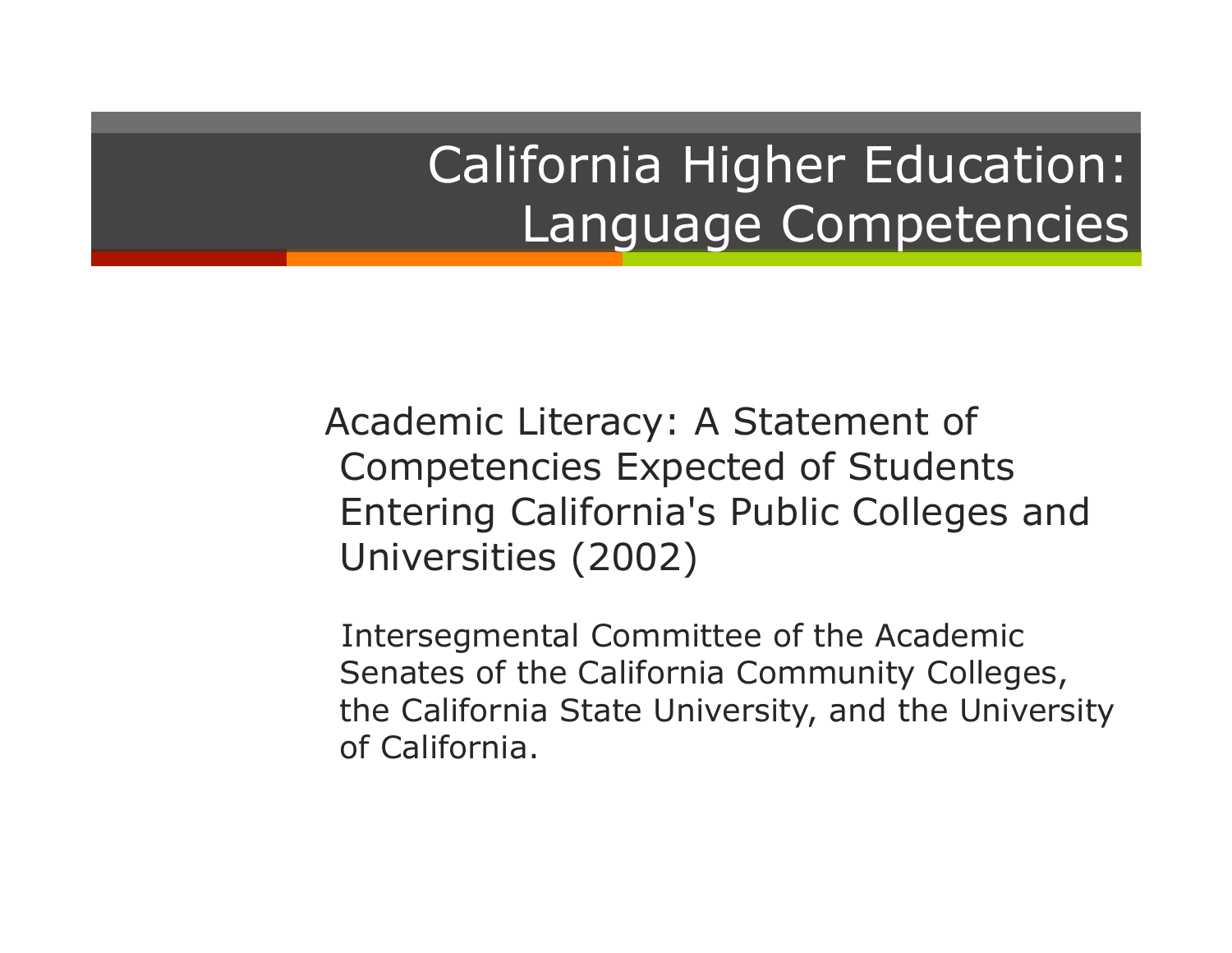# **ICAS Academic Literacy**

- **A** Reports on a survey of CCC, CSU and UC faculty about reading/writing expectations and student assessment
	- 62% taught disciplinary courses  $\overline{\boldsymbol{z}}$
	- 7 38% taught FYC courses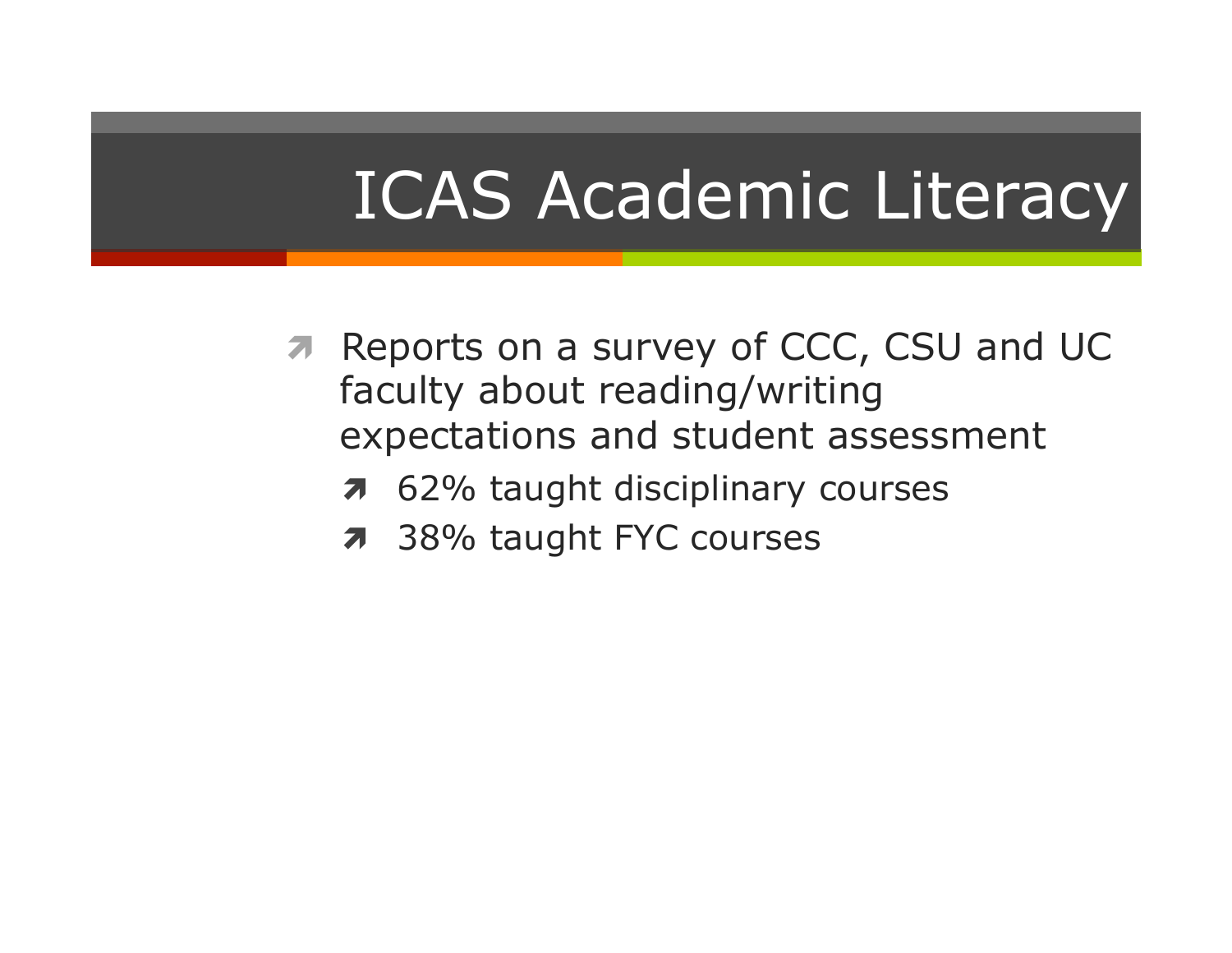# ICAS Faculty Survey

- *A* Faculty in all 3 segments agreed that in the process of writing, students should:
	- *n* discover and learn new ideas
	- *a* generate ideas for writing by using texts, past experience, observations
	- $\pi$  revise to improve focus, support and organization
	- $\lambda$  edit to eliminate errors in grammar and mechanics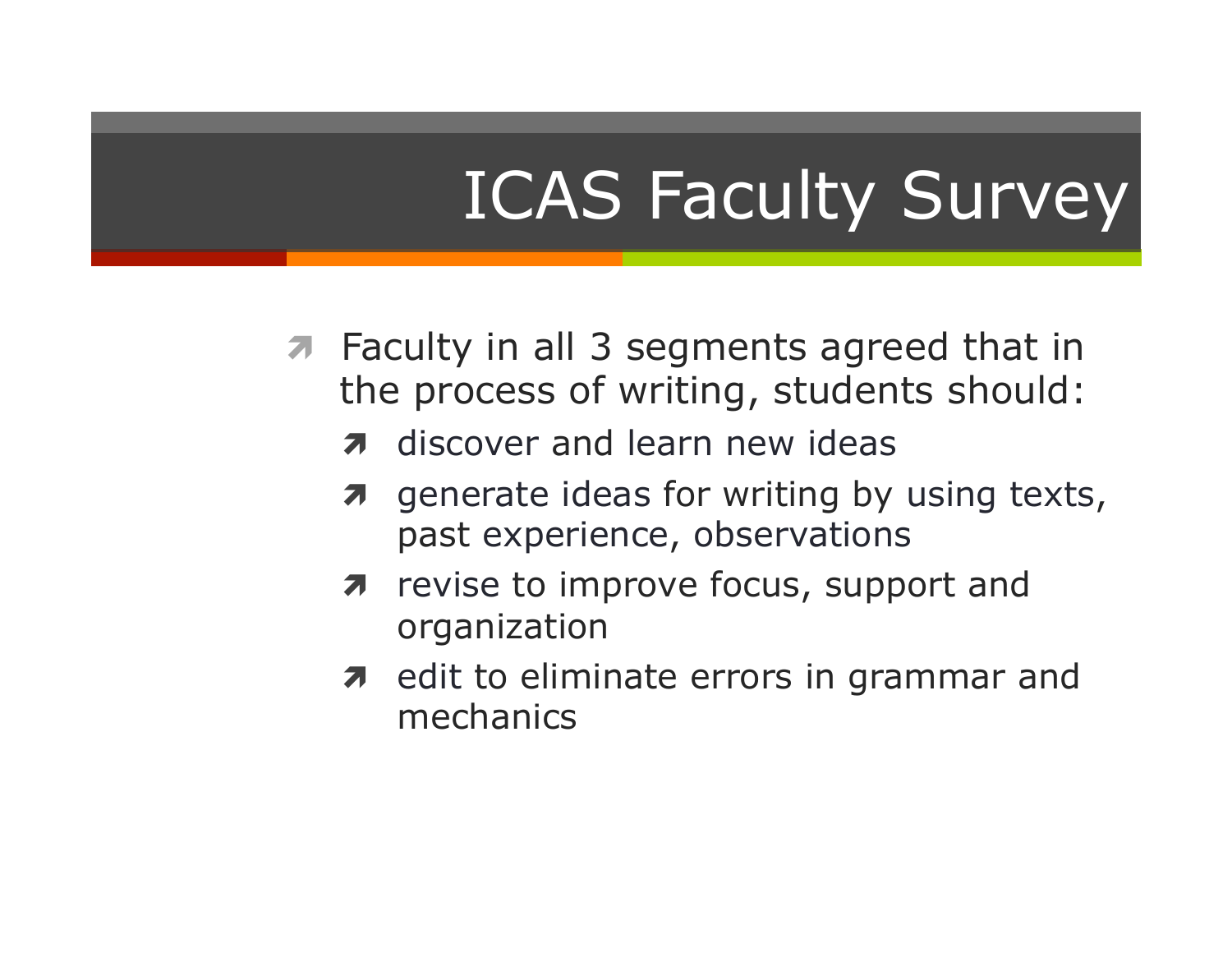### Faculty Assessment: Students' Preparation

Mismatch between preparation and needed abilities

- *A* Only about one-third of students sufficiently prepared for two most frequently assigned writing tasks:
	- $\lambda$  analyzing information or arguments
	- $\pi$  synthesizing information from several sources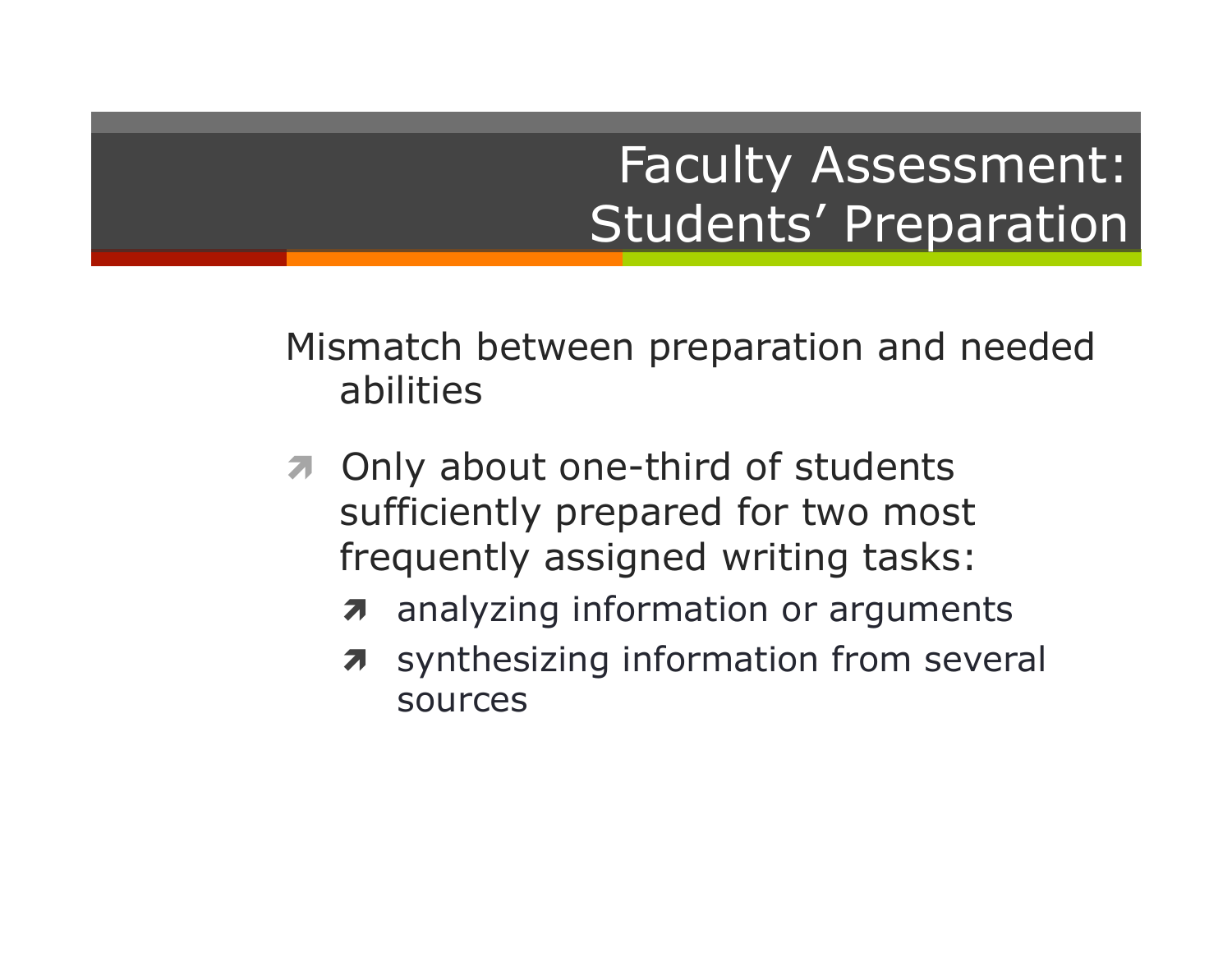# Models: Making Expectations Clear

### **7** Diana:

I'm interested in copying; we didn't learn like that in Columbia. Here, professors give us sample papers, so you just follow the structure and what they're supposed to look like, but not like copying word for word. I appreciate the sample papers; I think it's a great idea to really understand what they want for the paper.

**7** If you want to be proficient in academic writing in any field, you have to learn. You have to see how people write in your field, by reading a lot. I'm grateful to my professors for making me read a lot just because it's easy to adjust your writing when you mimic someone's writing in a way. Mimic the style, mimic the structure. So I read a lot before I started being proficient.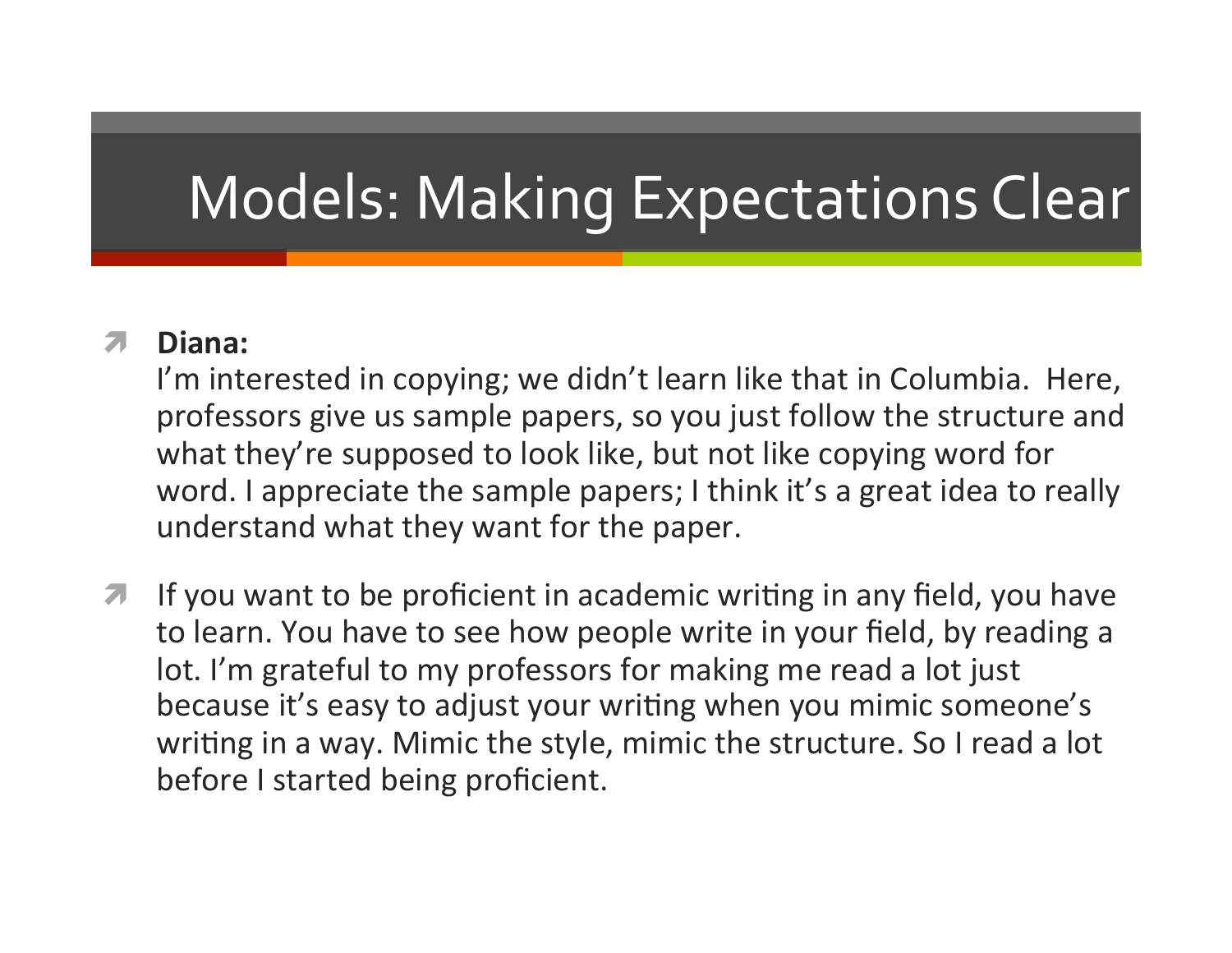# Sample Model

**7** Econometrics Paper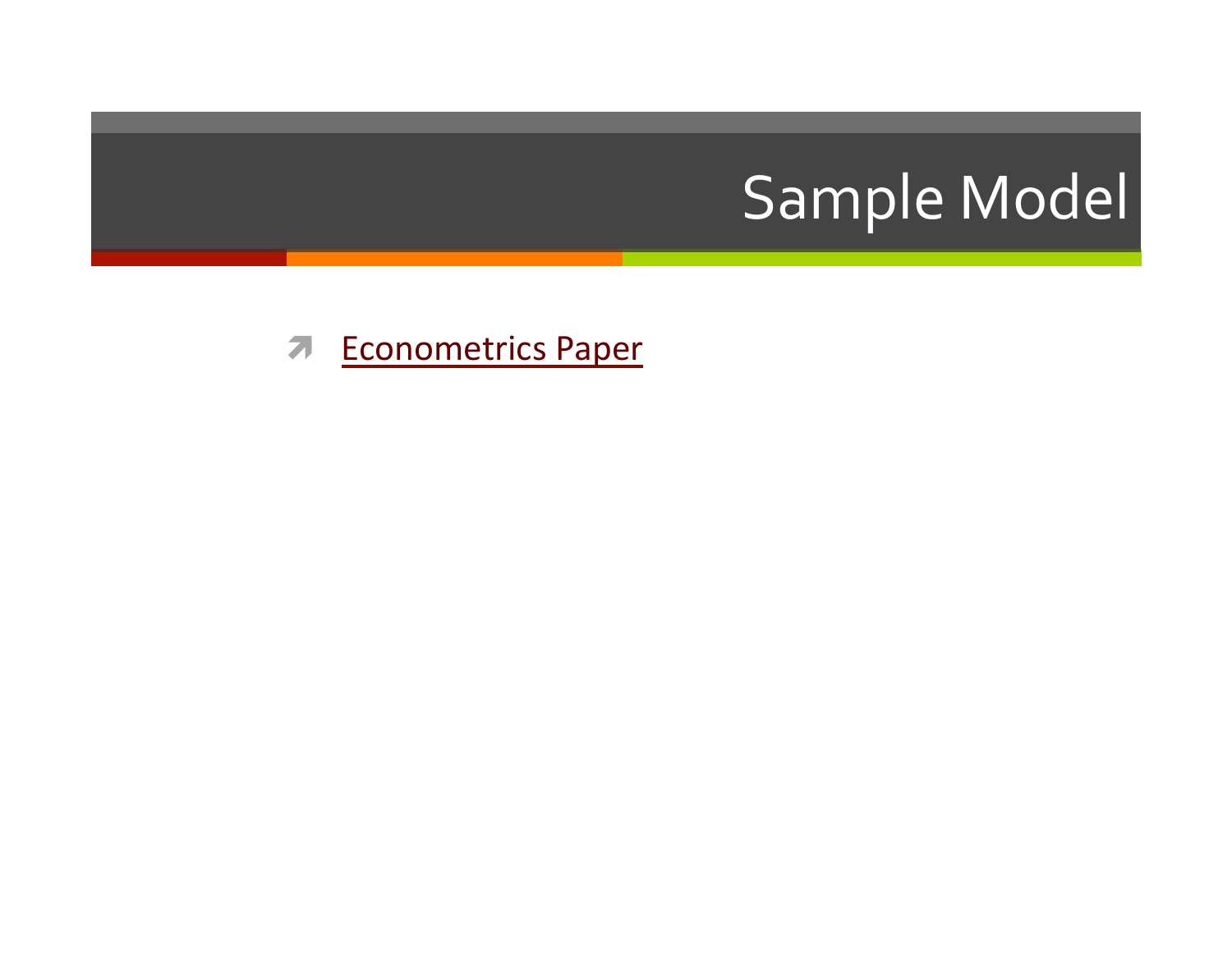# **Writing Assignments**

- Crafting: Colorado State Writing Studio Guide  $\overline{\mathcal{A}}$ 
	- Questions for design and evaluation 7
- Teaching: Building in process (See sequencing handout)  $\overline{\phantom{a}}$ 
	- "Sub" Assignments  $\overline{\boldsymbol{\pi}}$
	- Mini-Lessons 7
	- **Peer Sessions**  $\overline{\mathbf{z}}$
- Feedback 71
	- **Marking Techniques** 7
	- **Role of Clarity and Accuracy**  $\overline{\boldsymbol{\pi}}$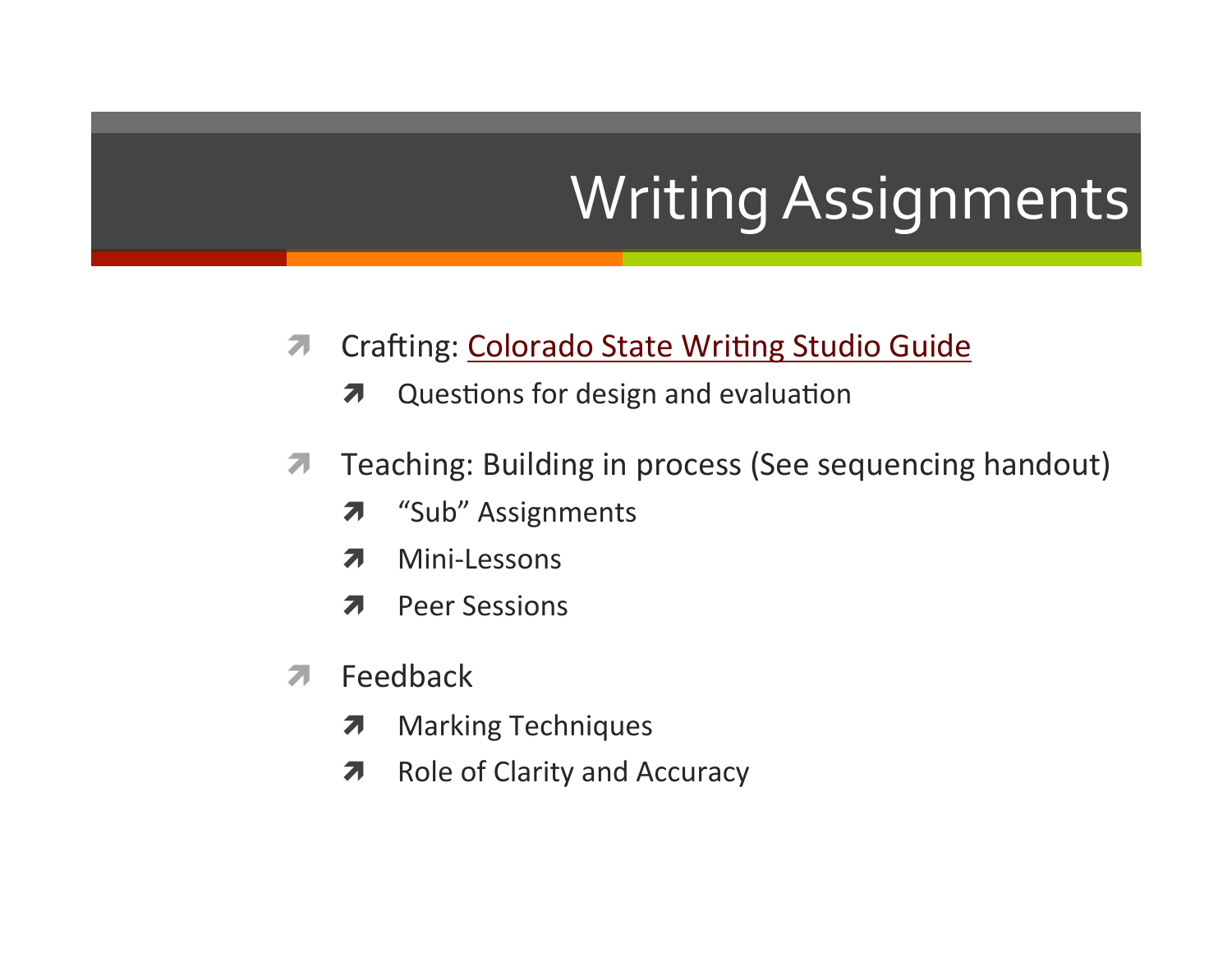# Writing from Sources Activity

- **A** GSI Teaching and Resource Center: **Preventing Academic Misconduct Paraphrasing Exercise**
- http://gsi.berkeley.edu/teachingguide/misconduct/  $\overline{\mathbf{z}}$ exercise.html